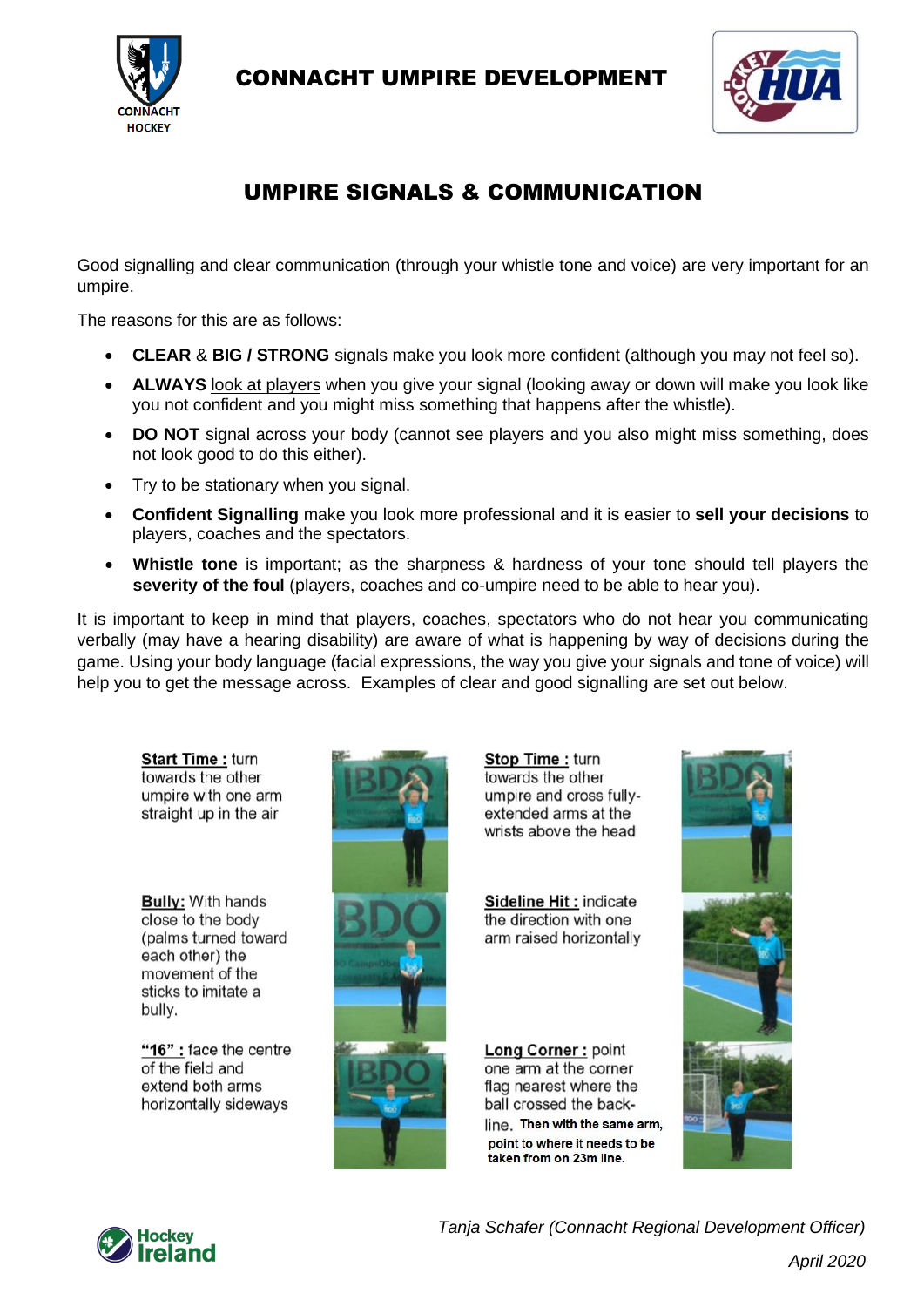

## **CONNACHT UMPIRE DEVELOPMENT**



Goal: point both arms horizontally towards the centre of the field.

Misconduct and / or

behavior: to stop the

game and a calming

hands slowly up and down the body, palms

by

both

aggressive

facing down. Raised Ball: hold

palms facing each

front of the body

other horizontally in

gesture

**BDO BDO** 

Dangerous Play: place one forearm diagonally across the chest

Foot : slightly raise a leg and touch it near the foot or ankle with the hand

Obstruction: hold crossed forearms in front of the chest





3rd Man Obstruction

: alternately open and close crossed forearms in front of the chest

5 Metres Distance: one arm straight up showing an open hand.



#### **Stick** Obstruction/check:

hold one arm out and downwards: touch the forearm with the other hand

Advantage: extend one arm high from the shoulder in the direction in which the benefiting team is playing